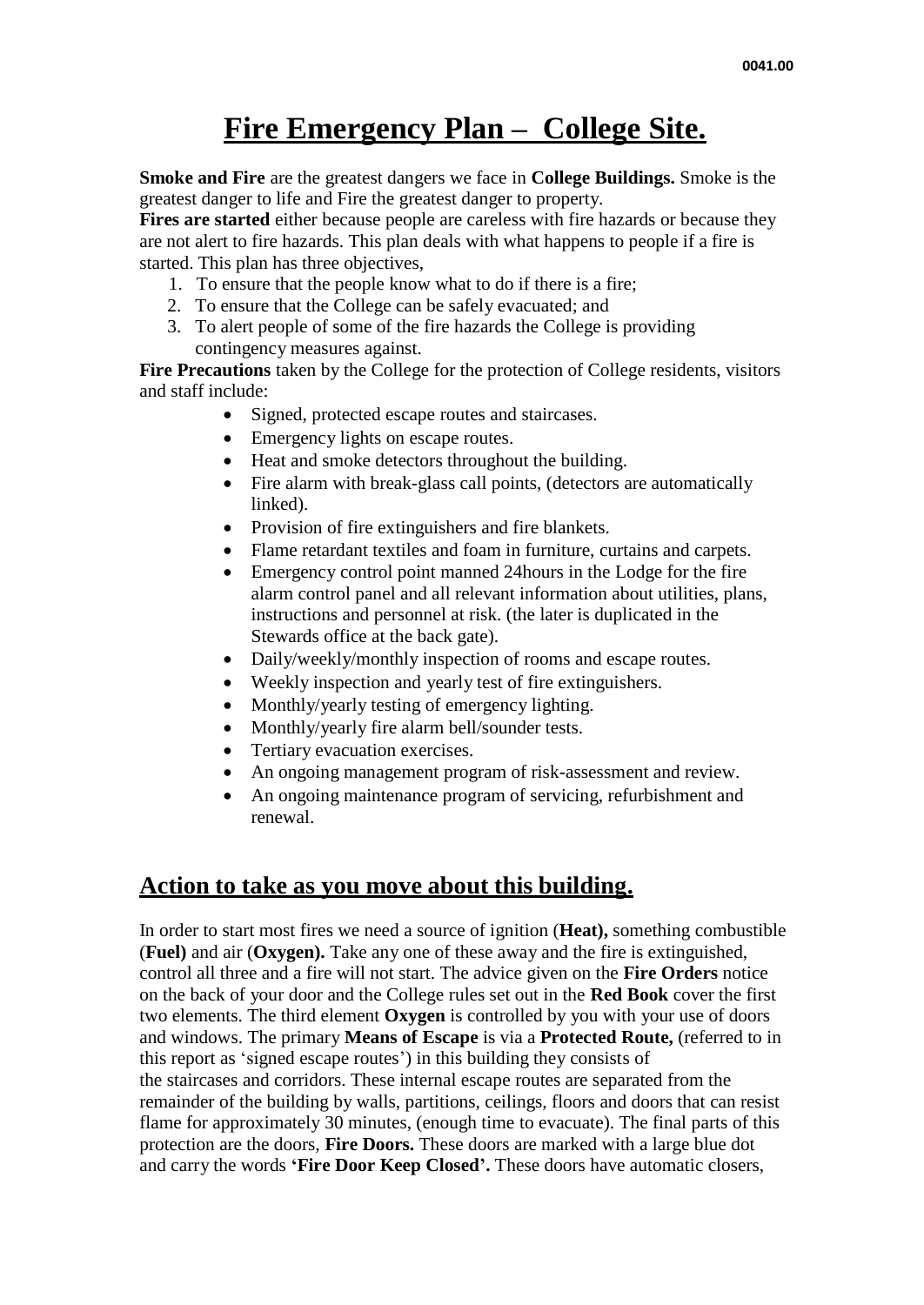smoke brushes/seals and are constructed of materials, which will take approx **30Minutes** to burn through. These are the doors that keep the smoke out of the escape routes, remember if you are inhaling smoke you will only be able to stay conscious for a distance of a few meters. **KEEP THESE DOORS SHUT.**

### **Action to be taken if you discover a fire.**

The College is equipped with a system of **Break Glass Fire Alarm** units distributed along the **Signed Escape Routes,** which lead escapees down the staircases and out of a number of the normal exits to the building into one of the two Quadrangles (or one of the two gardens in the case of the College Library).

- 1. Sound the alarm by operating a call point unit. This will sound the alarm throughout the College and alert the Lodge Porter to where the alarm has been sounded.
- 2. Attack the fire with the extinguishers or fire blanket (as appropriate) provided in all common areas and escape routes on the premises, but only if you are sure that you will not thereby expose yourself or others to danger.
- 3. Leave the building in an orderly manner, by the shortest escape route closing the door firmly behind you. **Do not let smoke escape out of the room.**
- 4. Make your way directly to the Lodge and inform the Porter that there is a fire.
- 5. Report to the assembly point which is inside the Chapel.
- **Note:** Escape routes are clearly signed by (the green running man with a direction arrow).

It may happen that your passage is blocked by smoke. Some rooms (because of their situation) have secondary escape routes in the form of small doors, hatches, trap doors etc. through which you can reach another room/staircase/floor. These rooms with interconnecting escape routes are clearly marked by a. a notice asking you to keep these Hatches clear and, b. a **Supplementary Escape Orders** notice.

# **Action to be taken when you hear the alarm.**

In addition to the **Break Glass Fire Alarms** each room is fitted with either a **Smoke Detector** (in bedrooms, corridors and cupboards which contain combustible materials and a source of ignition) or a **Heat Detector** (in kitchens, some dinning rooms and boiler rooms). These **Detector Units** will be excited when conditions around them reach a danger point and will trigger the **Fire Alarm Sounders.**

- 1. Leave the building in an orderly manner after closing any open window. Close the door to your room firmly behind you.
- 2. Do not stop to collect personal belongings, take only your mobile phone if it is to hand.
- 3. If you see any **Signs of Fire** during your escape go directly to the Lodge and report to the Lodge Porter where and what you have seen.
- 4. Report to the assembly point which is in the **Chapel.**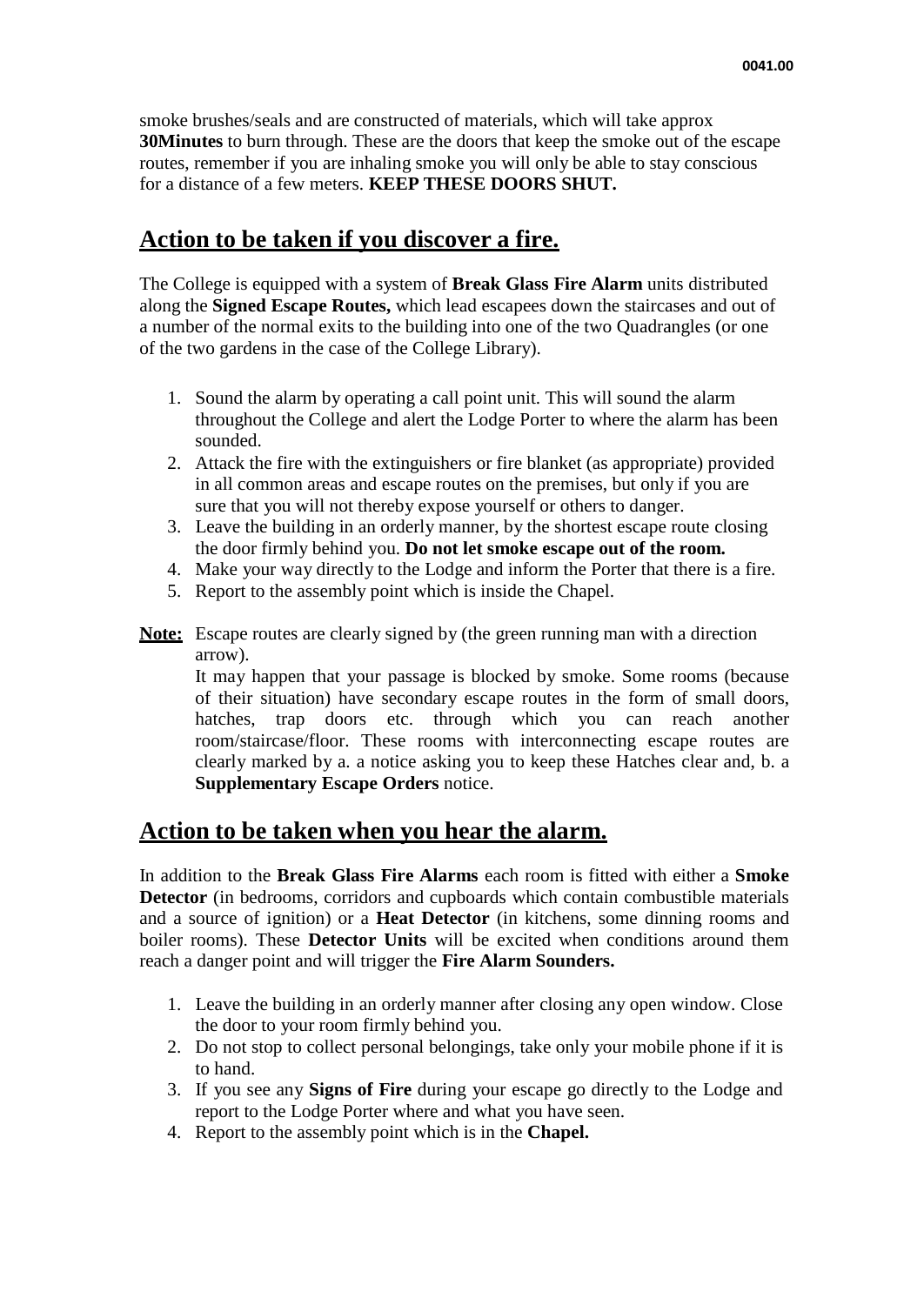**Note:** Escape routes are clearly signed (by the green running man with a direction arrow). It may happen that your passage is blocked by smoke, if your room is equipped with a secondary escape route (see note above) follow the instructions on the **Supplementary Escape Orders** notice displayed in your room. The Chapel is your primary **Place of Safety**, it may happen that a secondary place of safety is needed, **Do not second guess a situation**, act only on these instructions and then follow the instructions of a College Officer or Officer in charge of the emergency services. It is they who will decide when to evacuate the College Buildings and take you to one of the three secondary places of safety.

# **Action to be taken by a duty Lodge Porter.**

All **Break Glass Fire Alarms** and the **Heat/Smoke Detectors** when excited, will display a code number on the **Master Control Panel** situated in the Lodge. This area will become the **Emergency Control Point** because it contains all the relevant information to assist the **Fire Brigade** to enter the building, locate the source of the alarm, and turn-off the **Gas or Electricity** if either of these utilities is a source of **Fuel or Ignition** to the fire and rescue anybody trapped or incapacitated in the building.

### **On hearing the Alarm:**

- 1. Locate the source of the alarm on the Master Control Panel.
- 2. **Dial 999** and state that the College Automatic Fire Alarm is actuating, that the building is occupied, that an evacuation has started and that the premises are being checked.
- 3. Try by any means available to you to confirm that there are **Signs of Fire**.

**Note:** There are a number of possibilities to consider, during the day there will be a number of responsible persons around who can help you. In addition to this the **Fire Orders** notice posted in all rooms in the College tell the person who finds the fire and those people who see evidence of fire whilst evacuating their area to report directly to you any positive sighting of **Signs of Fire.**

Although the automatic link between the College Fire Alarm and the Oxfordshire Fire and Rescue Service is no longer functioning the link to **University Security Centre**  control room is still working and they will dispatch (day or night) a patrol to the College entrance to assist you with your task.

The Lodge will have the list of mobile phone numbers of Fellows, College Officers and College Employees who are on the premises outside normal working hours, any of whom can be directed to the source of the alarm to confirm if there are **Signs of Fire.**

- 4. As soon as you have confirmation of signs of fire **Dial 999 again**, it is at this point that a unit will be dispatched to us.
- 5. If after **2 Minutes** you are unable to confirm signs of fire, Dial 999 again and tell the operator that due to the size and complexity of the College buildings and the number of people on-site, you **MUST HAVE AN ATTENDANCE.**
- 6. Remember you can still call-back and cancel the call if necessary.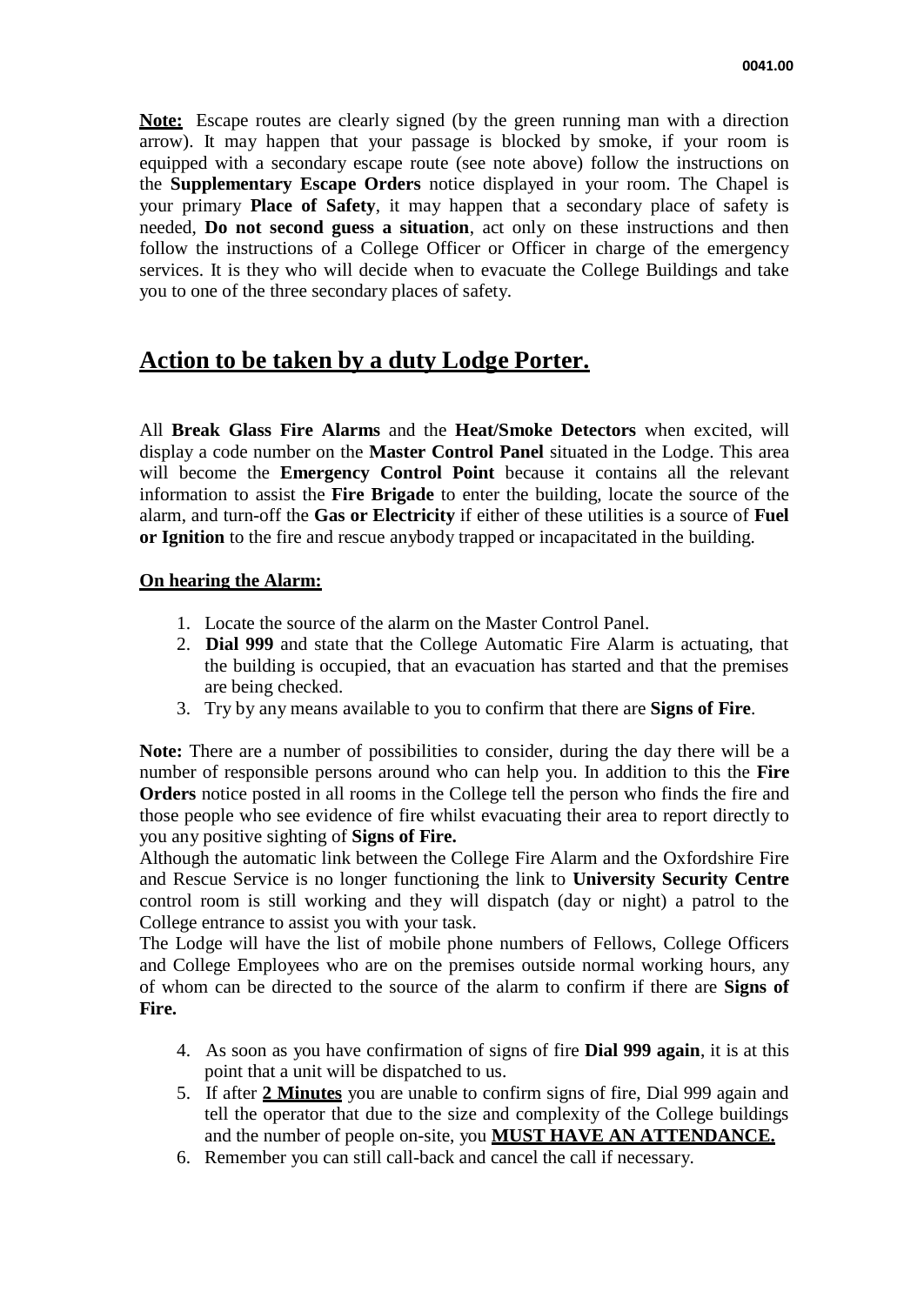- 7. While the inhabitants of the College are assembling in the Chapel, if the evacuation is outside normal working hours, pass your set of **Muster Sheets**  to the Chapel so that the roll-call can be carried out.
- 8. When the emergency services arrive, tell the officer in charge the position as you know it and give him any documentation he may ask for e.g. College Utilities Plan, Floor Construction Plan and details of any people 'missing' on the **Muster Sheets** collected from the Chapel.

# **Action to be take n in Iden tify ing " M iss ing Perso ns" .**

The primary element in identifying 'missing persons' is the **Muster Sheet**, two complete and current sets of sheets are held at both College gates so that a roll-call can take place in the event of a Fire or College Evacuation.

A set of Muster Sheets exist which account for all inhabitants of the College by day and night (see list of muster sheets). These 'master' sheets are supplemented by various devices which indicate who is in/out at any given time, e.g.

- Kitchen staff and Scouts sign in and out in the Lodge.
- Maintenance staff are accounted for by the presence of their vehicles parked in the back Quad.
- Fellows and visitors eating in the Old Bursary are recorded by the Butlers.
- Fellows and Students who are in lecture rooms are accounted for by room allocation calendars and Fellows themselves record the attendance of students at lectures and tutorials.
- Category B Contractors are identified by the signing in/out system in the Lodge.
- Each 'Head of Department' has a local device (as above) for accounting for people they are responsible for.

### **Actions to be taken by Departmental Managers**

Managers are responsible for making sure that this **Emergency Plan** works in the buildings and offices in your immediate care. It is your duty to induct new staff into working practices which complement and support the measures the College has invested in for peoples **Safety and Survival** in the case of an emergency**.** It is also your duty to ensure that all new people arriving to spend time living and working in this building are aware of this **Emergency Plan** and what **Fire Precautions** they must take to protect their fellow occupants, and this includes **Security.**

Security is the primary factor in **Reducing the Risk of Arson**, others include, windows being left open on the ground floor in rooms which are left unattended, combustible materials left against the outside of a building, a build-up of combustible materials in all rooms over a weekend period when staff are not around to clear it and the conduct of occupants in relation to smoking, candles and heating food inside their rooms and/or offices.